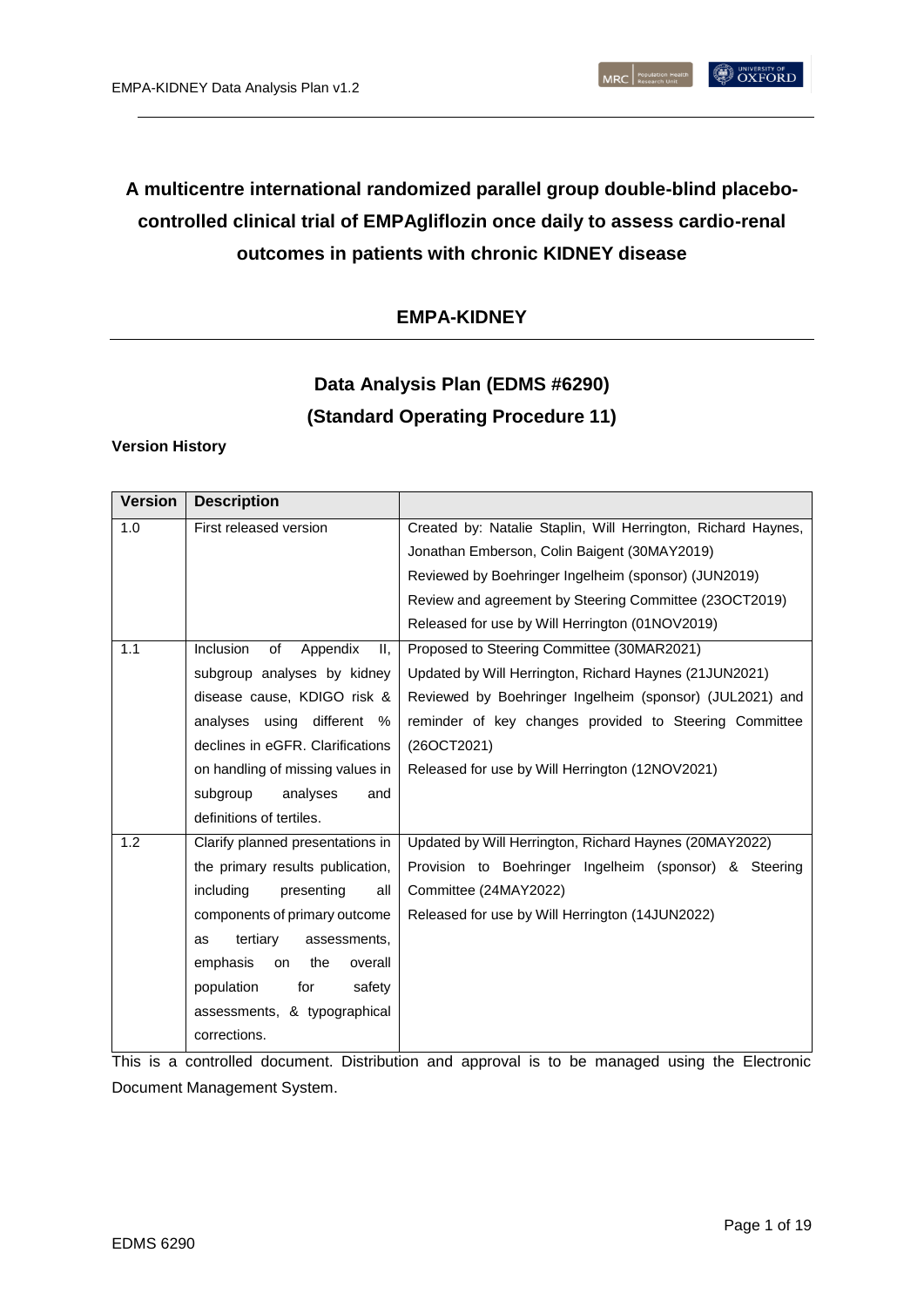# **Contents**

| 1              |                                                                                            |       |  |                                                                                                 |    |  |
|----------------|--------------------------------------------------------------------------------------------|-------|--|-------------------------------------------------------------------------------------------------|----|--|
| 2              |                                                                                            |       |  |                                                                                                 |    |  |
| 3              |                                                                                            |       |  |                                                                                                 |    |  |
|                |                                                                                            | 3.1   |  |                                                                                                 |    |  |
|                | 3.2<br>3.3                                                                                 |       |  |                                                                                                 |    |  |
|                |                                                                                            |       |  |                                                                                                 |    |  |
|                | 3.4                                                                                        |       |  |                                                                                                 |    |  |
|                | 3.5                                                                                        |       |  |                                                                                                 |    |  |
|                |                                                                                            | 3.5.1 |  |                                                                                                 |    |  |
|                | 3.6                                                                                        |       |  |                                                                                                 |    |  |
|                | 3.7                                                                                        |       |  |                                                                                                 |    |  |
|                | 3.8                                                                                        |       |  |                                                                                                 |    |  |
| 4              |                                                                                            |       |  |                                                                                                 |    |  |
| 5              |                                                                                            |       |  |                                                                                                 |    |  |
|                | 5.1                                                                                        |       |  |                                                                                                 |    |  |
|                |                                                                                            | 5.1.1 |  |                                                                                                 |    |  |
|                | 5.1.2<br>5.1.3                                                                             |       |  |                                                                                                 |    |  |
|                |                                                                                            |       |  |                                                                                                 |    |  |
|                |                                                                                            | 5.1.4 |  |                                                                                                 |    |  |
|                |                                                                                            | 5.1.5 |  |                                                                                                 |    |  |
|                |                                                                                            | 5.1.6 |  |                                                                                                 |    |  |
|                | 5.2                                                                                        |       |  |                                                                                                 |    |  |
| 5.3<br>5.4     |                                                                                            |       |  |                                                                                                 |    |  |
|                |                                                                                            |       |  |                                                                                                 |    |  |
|                |                                                                                            |       |  |                                                                                                 | 14 |  |
| 5.5            |                                                                                            |       |  |                                                                                                 |    |  |
|                |                                                                                            | 5.5.1 |  |                                                                                                 |    |  |
|                |                                                                                            | 5.5.2 |  |                                                                                                 |    |  |
| 6              |                                                                                            | 17    |  | Appendix I: Definitions of Study Scheduled Follow-up Visit period windows for analysis purposes |    |  |
| $\overline{7}$ | Appendix II: Algorithm used to substitute local creatinine values when central samples are |       |  |                                                                                                 |    |  |
|                |                                                                                            |       |  |                                                                                                 |    |  |
| 8              |                                                                                            |       |  |                                                                                                 |    |  |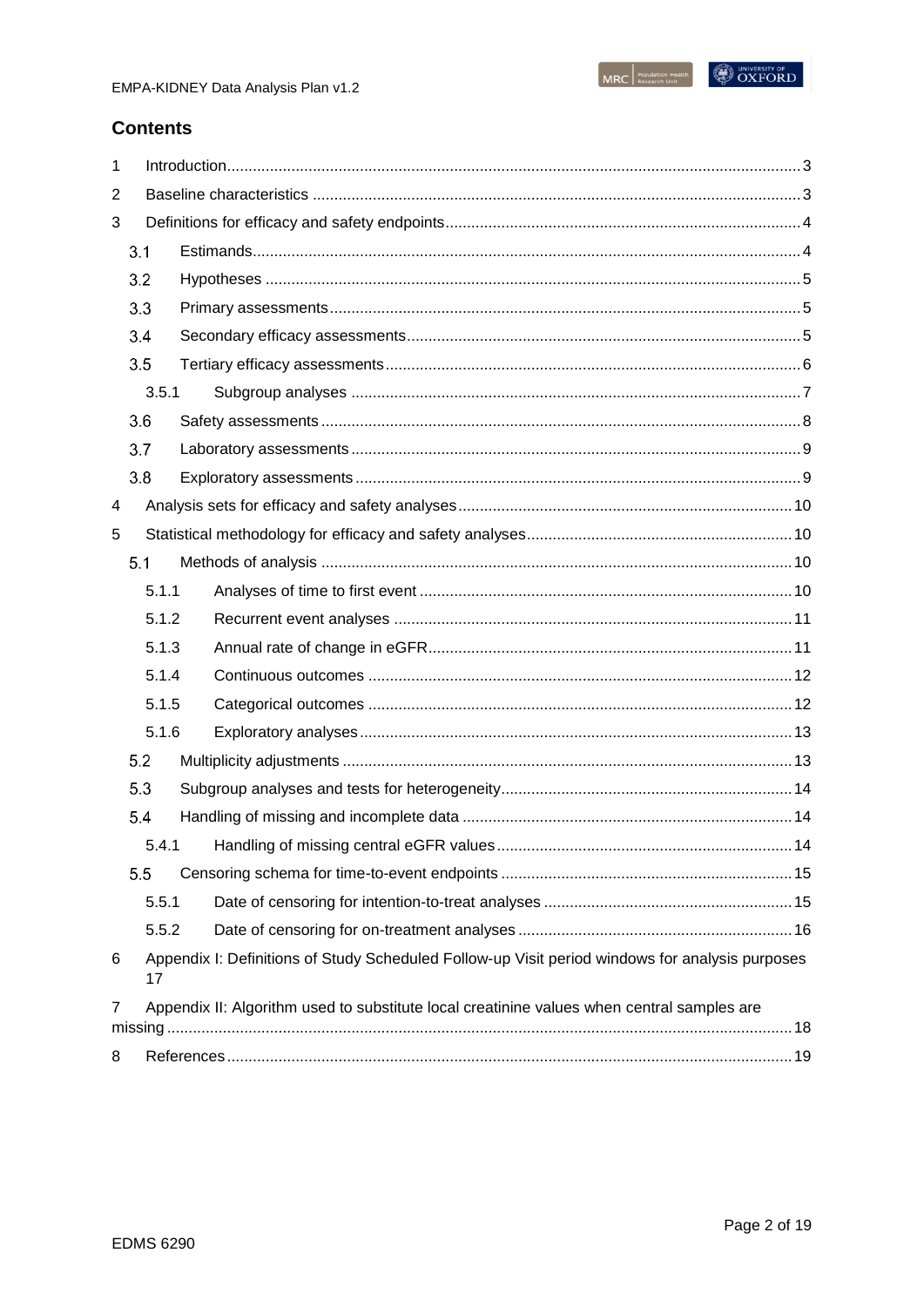# <span id="page-2-0"></span>**1 Introduction**

The purpose of this Data Analysis Plan is to define, before unblinding of the treatment allocation, all randomized analyses to be presented in the primary publication of the EMPA-KIDNEY trial results. Exploratory assessments are also listed, but will generally not be presented in the primary publication. Additional pre-specified analyses and summaries required for regulatory submission will be detailed in separate analysis plans. The nature of further post-hoc analyses including those related to subsequent publications cannot be specified in detail but, where appropriate, a general analytical approach is set out. The current latest version of SAS® will be used for analyses. Primary and secondary outcomes have been defined in SOP9a (Approach to recording of outcomes, adjudication and primary/secondary outcome definitions; EDMS #5452) and will be adjudicated using SOP9b (Adjudication procedures; EDMS #6062).

# <span id="page-2-1"></span>**2 Baseline characteristics**

In order to assess balance of baseline characteristics between randomized arms, the following variables recorded at randomization (or at Screening) will be presented for each of the empagliflozin and placebo groups:

- Age
- Sex
- Region (Europe, North America, China and Malaysia, Japan)
- Race (all regions: White, Black, Asian, Mixed, Other)
- History of prior disease (presence vs. absence): diabetes mellitus\* (overall and by type), cardiovascular disease, heart failure, and peripheral arterial disease
- Blood pressure (systolic and diastolic separately)
- Body mass index
- Laboratory values at Randomization:
	- $\circ$  CKD-EPI estimated glomerular filtration rate (eGFR) (mL/min/1.73m<sup>2</sup>): as a continuous variable and in the following categories <30, ≥30<45, ≥45 estimated from central enzymatic creatinine (or local creatinine where central value unavailable)
	- $\circ$  Urinary albumin: creatinine ratio (mg/g): as a continuous variable and in the following categories <30, ≥30≤300, >300, or missing (based on central measurement)
	- $\circ$  Glycosylated haemoglobin (HbA1c) (mmol/mol): as a continuous variable and in the following categories <39 (normoglycaemia), ≥39<48 (pre-diabetes), ≥48<75 (wellcontrolled diabetes), ≥75 (poor glycaemic control), or missing
	- o N-terminus prohormone of brain natriuretic peptide (NT-proBNP) as a continuous variable
	- o Haematocrit as a continuous variable
- Medication (yes vs. no): renin-angiotensin system (RAS) inhibitors, beta-blockers, diuretics (overall, and loop, thiazide, mineralocorticoid receptor antagonists, and other considered separately), lipid lowering medication, antiplatelet therapy, anticoagulants, insulin,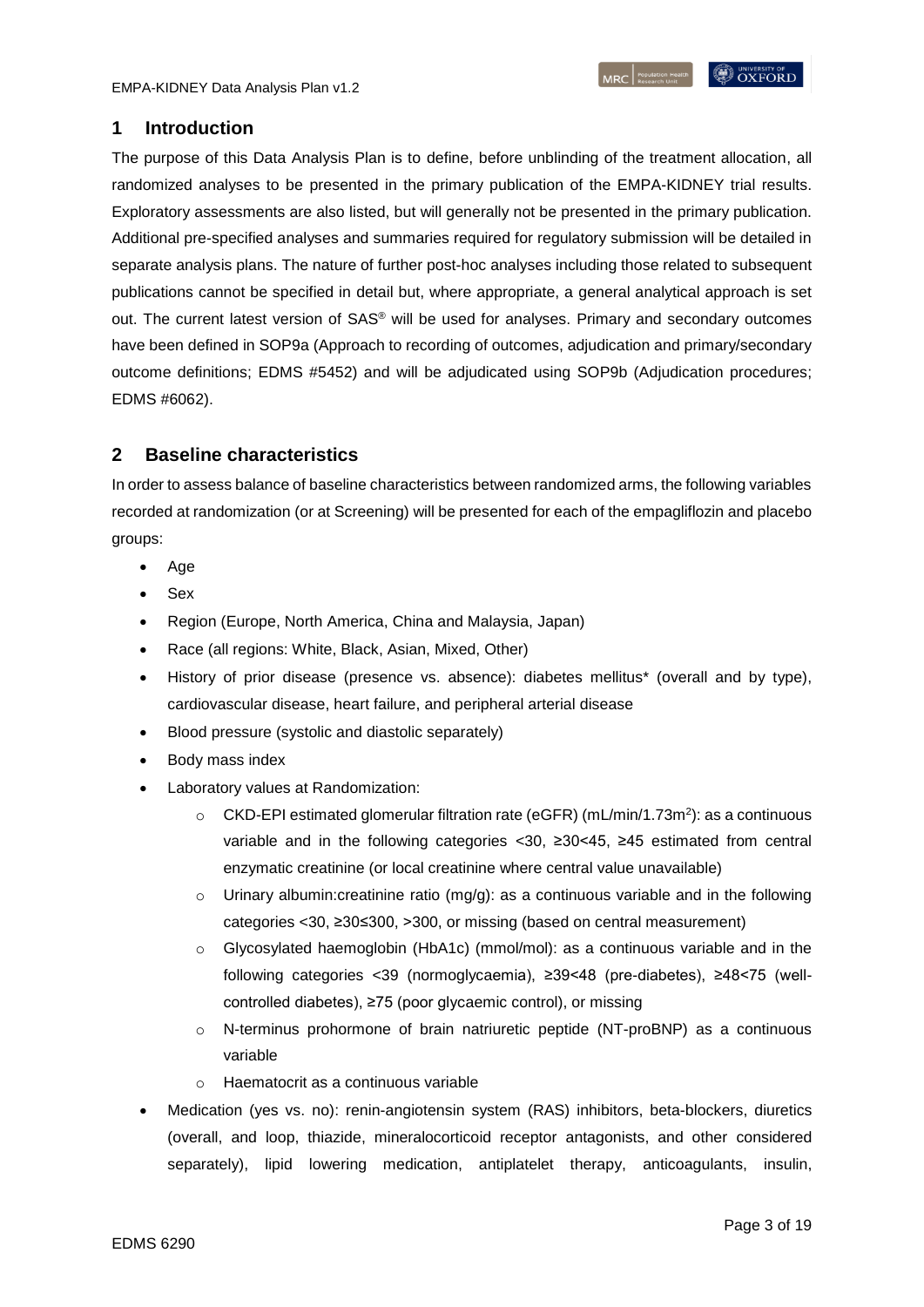sulphonylureas, biguanides, GLP-1 receptor agonists, DPP-4 inhibitors, and other antidiabetic drugs

- KDIGO risk category: low, moderate or high (3 categories combined) versus very high
- Cause of kidney disease: diabetic, glomerular, hypertensive/renovascular, other and unknown

\* Diabetes at randomization is defined as participant-reported history of diabetes of any type, a diabetes-related adverse event, use of glucose-lowering medication, or baseline HbA1c ≥48 mmol/mol at Randomization visit.

For continuous variables, mean (standard deviation) will be presented unless the variable has a skewed distribution, in which case median (interquartile range) will be used. For all categorical variables, the number and percentage of participants in the category will be presented. All possible categories will be displayed, zero-filled where necessary, the category 'missing' will only be displayed (e.g. in footnotes) if there are actually missing values. Extra detail on baseline characteristics was provided in baseline pape[r](#page-18-1)<sup>1</sup> and may be included in other publications (see Section [5.4](#page-13-1) for details of how missing values are handled in subgroup analyses).

# <span id="page-3-0"></span>**3 Definitions for efficacy and safety endpoints**

Unless otherwise specified, all analyses will involve an intention-to-treat comparison among all randomized participants of the effects of allocation to empagliflozin versus placebo during the scheduled treatment period (i.e. all participants will be included irrespective of whether they take none, some or all of their allocated treatment). The event-free survival time will be calculated as the time from the date of randomization to either the date of the first occurrence of the event of interest or the censoring date for those who do not have such an event [\(see section](#page-14-0) 5.5 for censoring rules).

In accordance with the protocol, all deaths and events initially reported as hospitalization for heart failure, myocardial infarction, stroke, liver injury, ketoacidosis, lower limb amputation, and acute kidney injury will be subject to adjudication as set out in SOP 9b: Adjudication procedures (EDMS #6062). For those events that are subject to adjudication, analyses will include all confirmed and unrefuted events.

#### <span id="page-3-1"></span> $3.1$ **Estimands**

For the efficacy and safety endpoints (with the exception of all cause hospitalizations and annual rate of change in eGFR), the estimand of interest will be the hazard ratio of the first occurrence of the endpoint in the target population for participants allocated empagliflozin relative to those allocated placebo, conditional on the baseline covariates specified for the minimized randomization algorithm, ignoring any non-fatal intercurrent events and in the hypothetical absence of death from any cause not included in the endpoint (see [section](#page-9-3) 5.1.1 for analysis methods).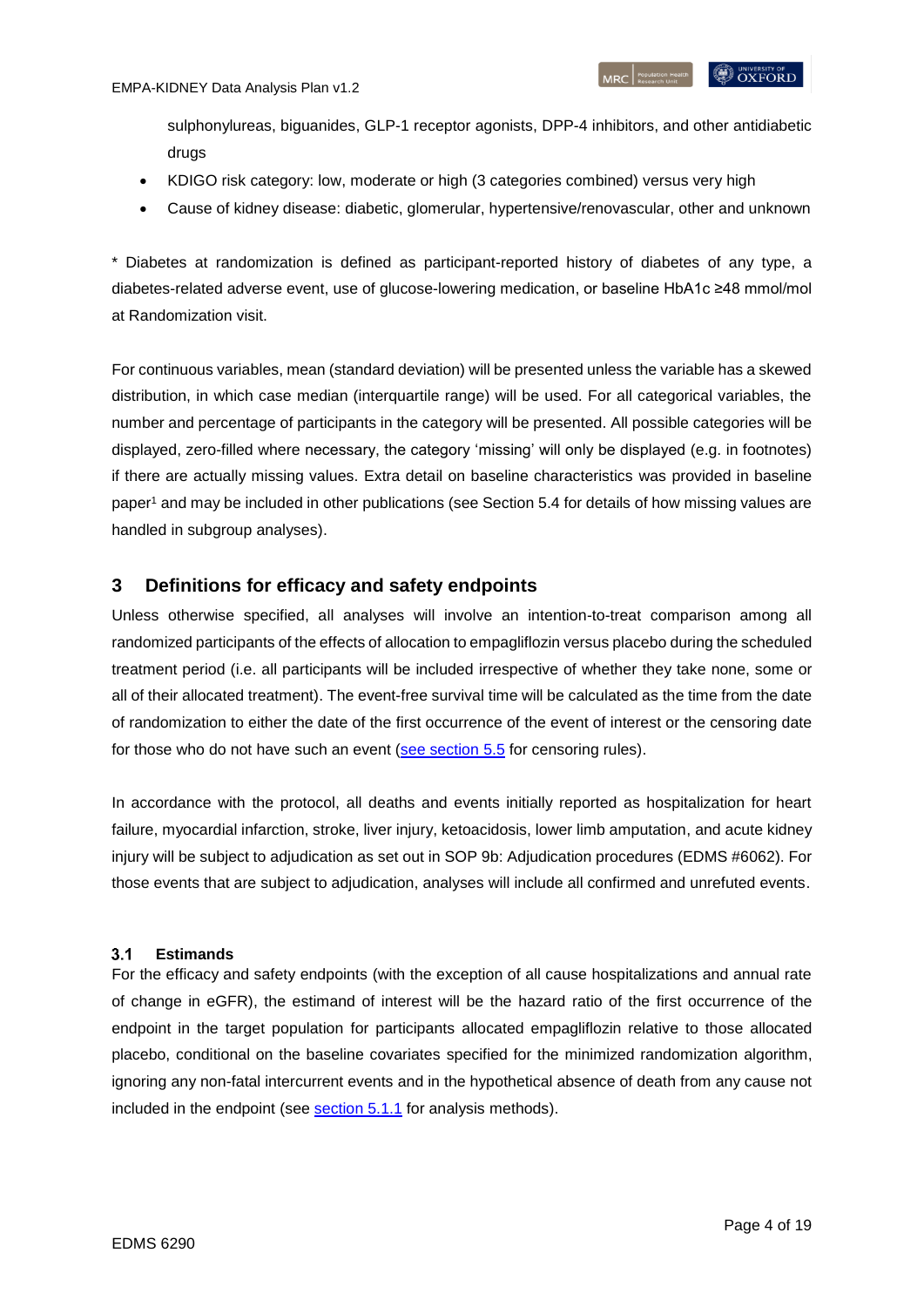For all-cause hospitalizations the estimand of interest will be the hazard ratio of all occurrences of the endpoint in the target population for participants allocated empagliflozin relative to those allocated placebo, conditional on the baseline covariates specified for the minimized randomization algorithm, ignoring any non-hospitalized non-fatal intercurrent events and in the hypothetical absence of death from any cause.

For annual rate of change in eGFR the estimand of interest will be the difference in the mean annual rate of change in eGFR in the target population allocated empagliflozin compared to the target population allocated placebo, conditional on the baseline covariates specified for the minimized randomization algorithm, ignoring any non-fatal intercurrent events (except end-stage kidney disease [ESKD], defined as the initiation of maintenance dialysis or receipt of a kidney transplant) and in the hypothetical absence of ESKD or death from any cause.

#### <span id="page-4-0"></span> $3.2$ **Hypotheses**

For all statistical tests (other than tests for heterogeneity or trend), the null hypothesis will be that the effect of allocation to empagliflozin on the endpoint of interest in the target population is the same as the effect of allocation to placebo (and hence the alternative hypothesis will be that the effect of allocation to empagliflozin is not the same as the effect of allocation to placebo).

#### <span id="page-4-1"></span> $3.3$ **Primary assessments**

The primary endpoint will be the time to the first occurrence of the composite outcome of:

- (i) Kidney disease progression (defined as ESKD, a sustained decline in eGFR to <10 mL/min/1.73m<sup>2</sup>, renal death, or a sustained decline of ≥40% in eGFR from randomization); <u>or</u>
- (ii) Cardiovascular death.

The term 'sustained' will be taken to mean that it is either:

- (a) Measured at two consecutive scheduled study Follow-up Visits (at least 30 days apart); or
- (b) Measured at the last scheduled study Follow-up Visit or the last scheduled visit before death (or withdrawal of consent or loss to follow-up).

If the conditions for a sustained decline in eGFR are met, the date of the event will be the date of the earlier of the two eGFR measurements.

The analysis method for the primary assessment is described in [section](#page-9-3) 5.1.1.

#### <span id="page-4-2"></span> $3.4$ **Secondary efficacy assessments**

The key secondary efficacy outcomes are:

- (i) Time to first occurrence of hospitalization for heart failure or cardiovascular death;
- (ii) Time to occurrences of all-cause hospitalisations (first and recurrent combined); and
- (iii) Time to death from any cause.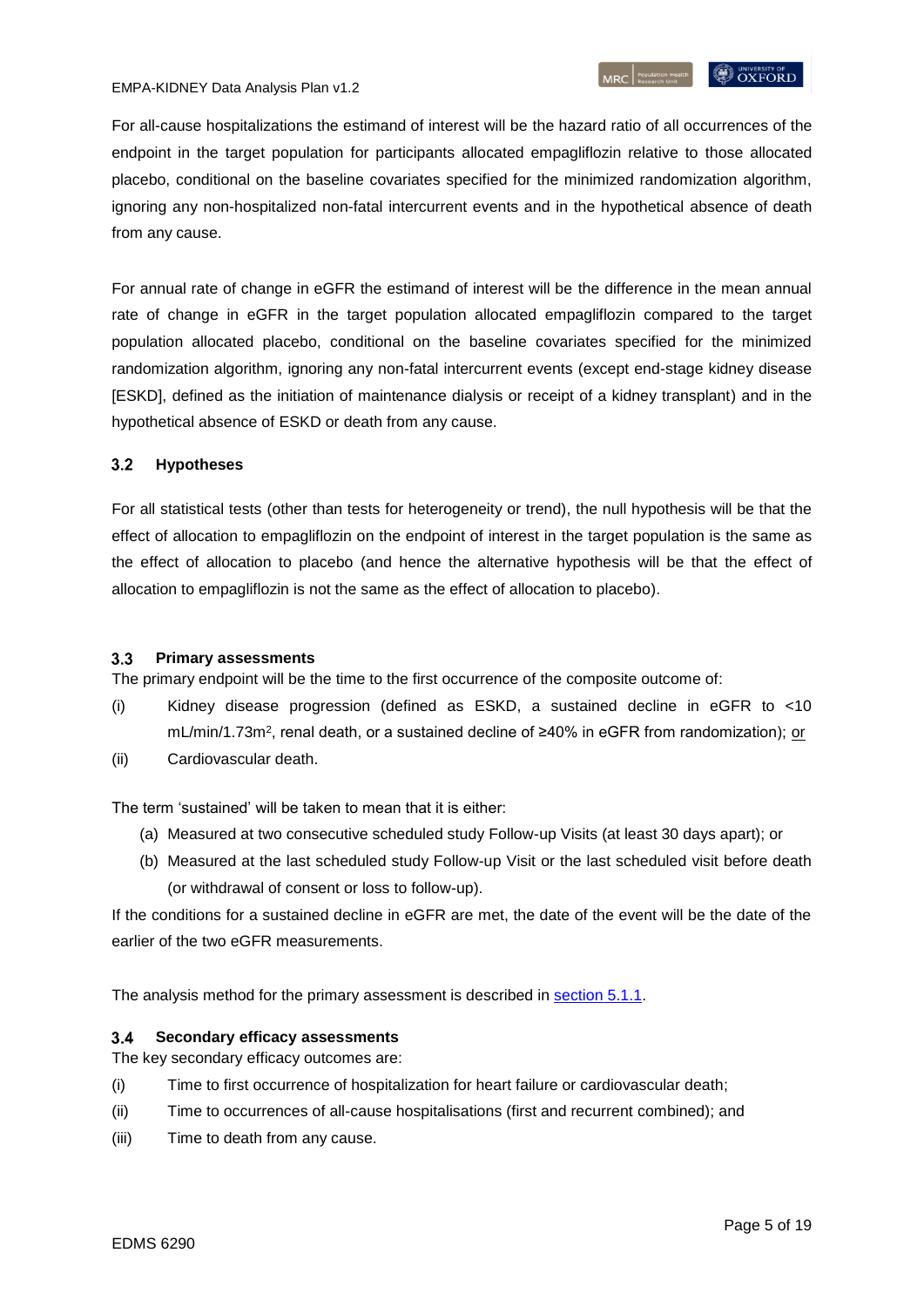The other secondary efficacy outcomes are:

- (iv) Time to first occurrence of kidney disease progression;
- (v) Time to cardiovascular death; and
- (vi) Time to first occurrence of cardiovascular death or ESKD.

The analysis method for the secondary efficacy assessments is described in [section](#page-9-3) 5.1.1, with the exception of the key secondary outcome of recurrent all cause hospitalizations which is given in [section](#page-10-0)  [5.1.2.](#page-10-0)

#### <span id="page-5-0"></span> $3.5$ **Tertiary efficacy assessments**

The tertiary efficacy assessments are:

(i) Time to components of kidney disease progression defined as:

(a) Time to first occurrence of a composite of ESKD, a sustained decline in eGFR to <10 mL/min/1.73m<sup>2</sup>, or renal death;

(b) Time to first occurrence of: (i) ESKD, (ii) a sustained decline in eGFR to <10 mL/min/1.73m<sup>2</sup>, and (iii) a sustained decline of ≥40% in eGFR from randomization (each considered separately);

- (ii) Annual rate of change in eGFR, calculated separately: (a) For the period from baseline to the final follow-up visit (i.e. "total slope"); (b) For the period from 2 months to the final follow-up visit (i.e. "chronic slope");
- (iii) Time to first occurrence of ESKD or death from any cause combined;
- (iv) Time to first occurrence of kidney disease progression or death from any cause combined;
- (v) Time to death from particular categories of causes: including cardiovascular (coronary death, other cardiac [including heart failure and sudden cardiac death not known to be coronary], stroke, other cardiovascular and presumed cardiovascular [presented in combination and separately]) and non-cardiovascular (renal, infection, cancer, other medical, and non-medical [presented in combination and separately]);
- (vi) Time to first occurrence of a major cardiovascular event (defined as the composite of cardiovascular death, myocardial infarction, stroke or hospitalization for heart failure);
- (vii) Time to new-onset diabetes mellitus (defined as clinical diagnosis, commencement of glucoselowering treatment, or HbA1c ≥48 mmol/mol measured by central laboratory on at least one occasion) among participants without diabetes at randomization\*, overall and separately among those with normoglycaemia or "pre-diabetes" (defined as HbA1c <39 mmol/mol [normoglycaemia] and ≥39 to <48 mmol/mol [pre-diabetes], respectively);
- (viii) Time to first self-reported episode of gout;
- (ix) Subgroup analyses of the primary composite outcome (see section 3.5.1 below for details).

\* Diabetes at randomization is defined as participant-reported history of diabetes of any type, use of glucose-lowering medication or baseline HbA1c ≥48 mmol/mol at Randomization visit.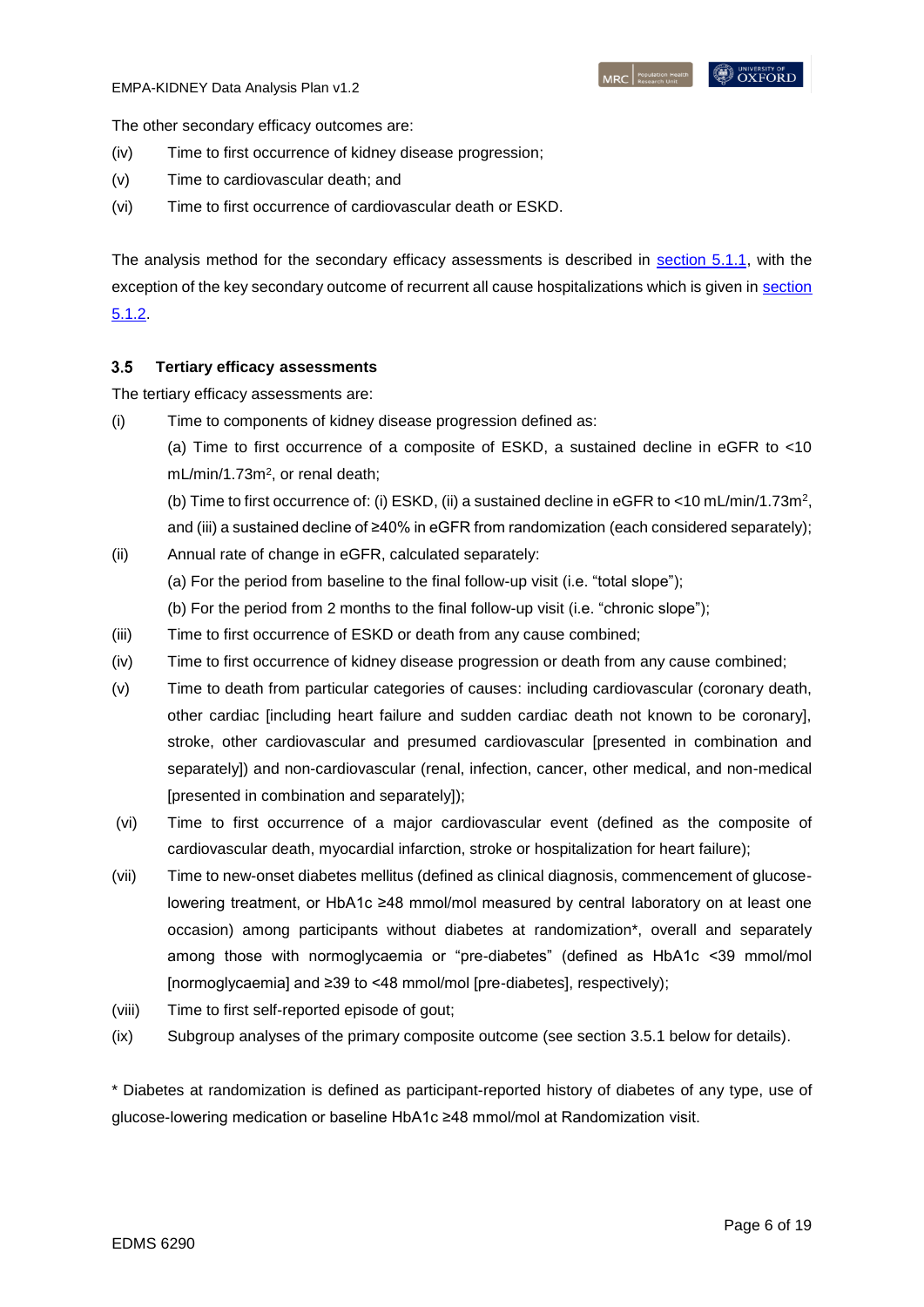The analysis method for the tertiary efficacy assessments is described in [section](#page-9-3) 5.1.1, with the exception of annual rate of change in eGFR which is described in [section 5.1.3.](#page-10-1)

### <span id="page-6-0"></span>**3.5.1 Subgroup analyses**

Subgroup analyses are planned for the primary composite outcome. Exploratory subgroup analyses are also pre-specified in [section 3.8:](#page-12-0)

Subgroup subcategories are based on randomization values of:

- a. History of prior disease:
	- i. Diabetes mellitus (presence vs absence);
	- ii. Cardiovascular disease (presence vs absence);
	- iii. Heart failure (presence vs absence);
	- iv. Peripheral arterial disease (presence vs absence);
	- v. Primary renal diagnosis (4 groups: diabetic; glomerular; hypertensive/renovascular; other and unknown combined);
- b. Patient characteristics;
	- i. Age (split by tertiles of baseline distribution);
	- ii. Sex (male vs female);
	- iii. Region (Europe, North America, China and Malaysia, Japan);
	- iv. Blood pressure (split by tertiles of baseline distribution [systolic & diastolic]);
	- v. Body mass index (split by tertiles of baseline distribution);
- c. Laboratory values at Randomization (as defined in [section 2\)](#page-2-1):
	- i. HbA1c (split by tertiles of baseline distribution);
	- ii. eGFR (<30, ≥30<45, ≥45 mL/min/1.73m<sup>2</sup> );
	- iii. Urinary albumin:creatinine ratio (<30, ≥30≤300, >300 mg/g);
	- iv. NT-proBNP (split by tertiles of baseline distribution);
	- v. Haematocrit (split by tertiles of baseline distribution);
	- vi. KDIGO risk category (low, moderate and high [3 categories combined] versus very high)
- d. Medication use at randomization:
	- i. RAS-inhibition (yes vs no);
	- ii. Beta-blocker (yes vs no);
	- iii. Diuretics (yes vs no).

The analysis method for these subgroup analyses is detailed in [section 5.3.](#page-13-0) The subgroup analyses of the primary composite outcome which are of key interest are those involving subdivision by: (a) baseline diabetes status, (b) baseline eGFR, and (c) urinary albumin:creatinine ratio. These results will be prioritised for presentation in the primary publication, with other subgroups considered supplementary. The exact cutpoints for age, HbA1c, blood pressure, body mass index, NT-proBNP and haematocrit at randomization are based on approximate tertiles; these were specified prior to unblinding and were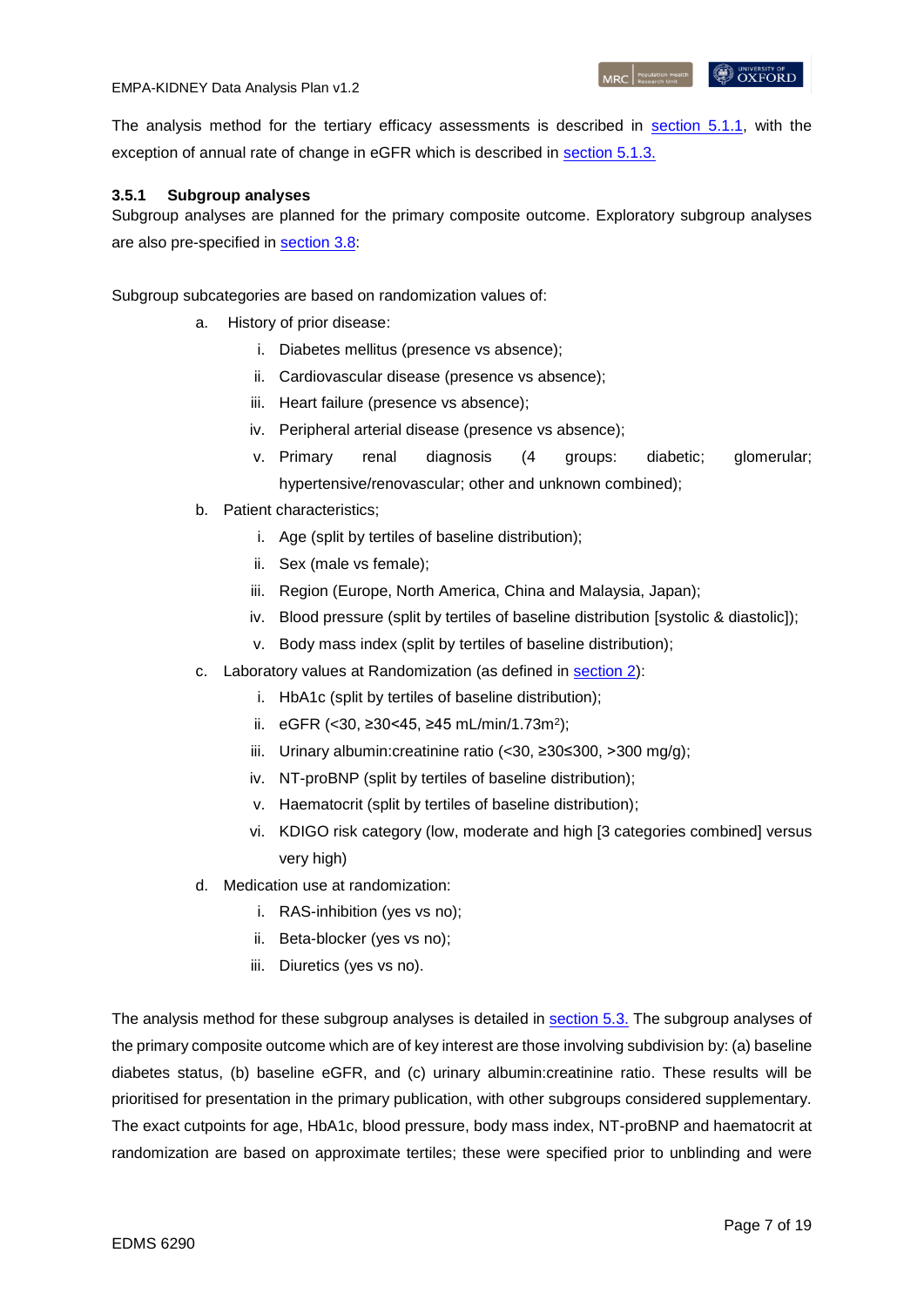#### <span id="page-7-0"></span> $3.6$ **Safety assessments**

All adverse events are coded using MedDRA version 20.1. The safety outcomes are:

- (i) Time to first occurrence of an SAE due to:
	- (a) Urinary tract infection, overall† and separately by sex;
	- (b) Genital infection, overall† and separately by sex;
	- (c) Hyperkalaemia;
	- (d) Acute kidney injury;
	- (e) Dehydration;
- (ii) Time to first occurrence of an AE of Special Interest (AESI):
	- (a) Liver injury, both overall† and separately by cause (defined as ALT or AST ≥5x Upper Limit of Normal [ULN] or the combination of ALT or AST ≥3x ULN with bilirubin ≥2x ULN; measured in the same blood sample);
	- (b) Ketoacidosis, both overall† and separately by baseline diabetes status;
	- (c) Lower limb amputations (overall† and by level [i.e. toe, forefoot, foot, below knee or above knee]);
- (iii) Time to first occurrence of another AE relevant to the study question:
	- (a) Bone fracture, both overall† and separately by site (long bones versus non-long bones) and aetiology (i.e. distinguishing those resulting from high and low impact trauma, and other causes);
	- (b) Severe hypoglycaemia (defined as low blood sugar causing severe cognitive impairment which requires assistance from another person for recovery);
	- (c) Symptomatic dehydration (defined as whether or not a participant has experienced symptoms they attribute to dehydration, such as feeling faint or fainting);
- (iv) Time to first occurrence of hospitalization by specific causes (events are to be categorised according to their MedDRA Primary System Organ Class (SOC));
- (v) Time to first occurrence of SAEs both overall† and, separately, by Primary SOC category;
- (vi) Discontinuation of study treatment overall† and by various causes (including SAEs, non-serious adverse events, and other reasons [using Primary SOC categories for SAEs and non-serious adverse events]);
- (vii) Changes in weight and systolic and diastolic blood pressure from baseline.

† Presentation and interpretation of results will emphasize safety assessments overall.

All adverse events and hospitalization endpoints will be analysed as described in [section](#page-9-3) 5.1.1, discontinuation of study treatment will use the methods in [section 5.1.5](#page-11-1) and changes in weight and blood pressure will be analysed using methods outlined in [section](#page-11-0) 5.1.4.

**OXFORD**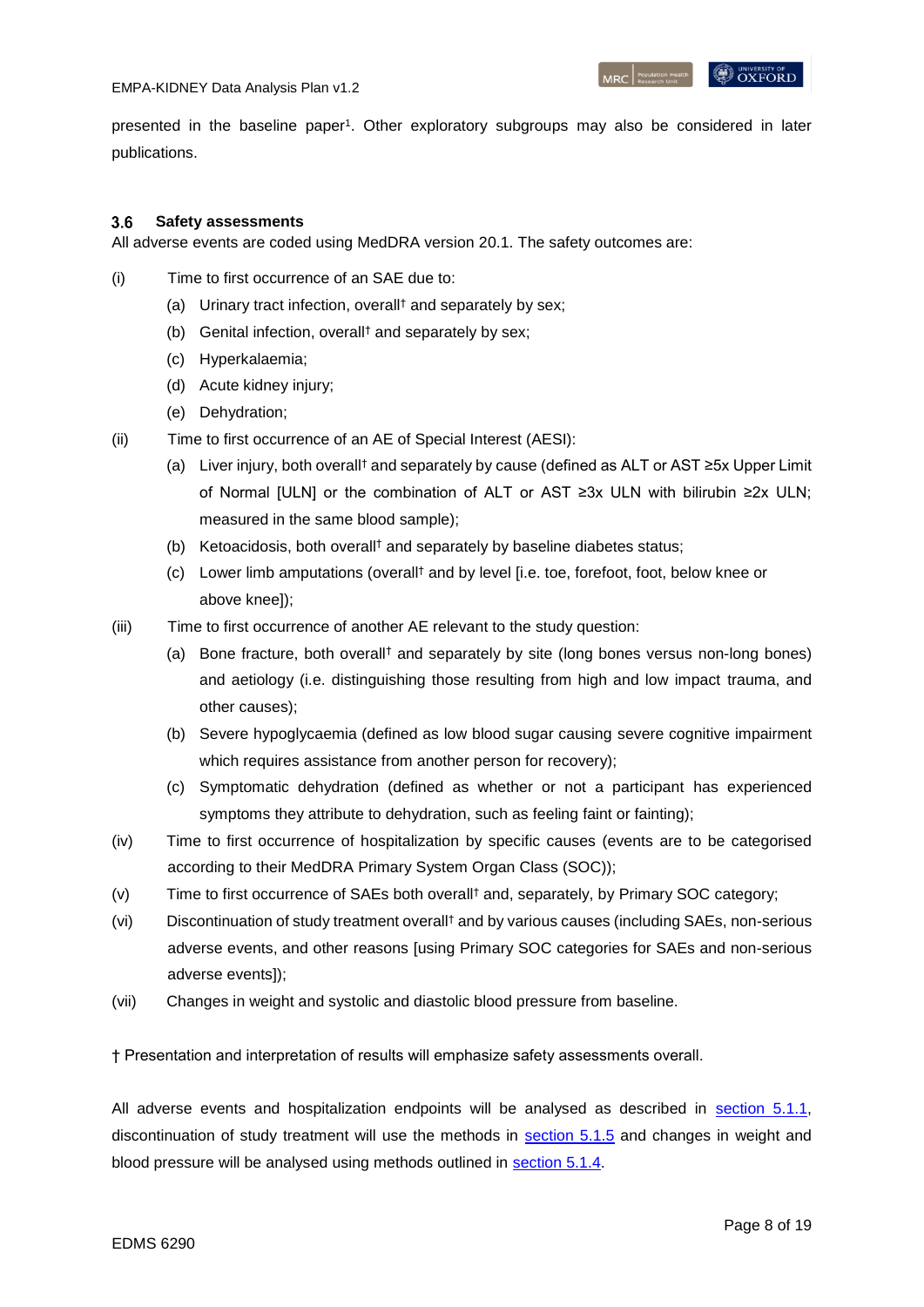#### <span id="page-8-0"></span> $3.7$ **Laboratory assessments**

Biochemical efficacy assessments using central laboratory measurements will be:

- Difference in mean urinary albumin:creatinine ratio calculated as a weighted average over all post-randomization time points (urine collected at the Randomization visit, 2 months, 18 months and the Final-follow-up visit)
- Difference in mean HbA1c calculated as a weighted average over all post-randomization time points, overall and by those with and without diabetes separately (blood collected at the Randomization visit, 2 months, 18 months and the Final-follow-up visit).

For all participants, biochemical safety assessments using the local laboratory results will be:

- Difference in mean potassium calculated as a weighted average over all postrandomization time points (measured at each scheduled Follow-up Visit)
- Elevations in ALT/AST in various categories (ALT or AST ≥5x ULN, ALT or AST ≥3x ULN with bilirubin ≥2x ULN in the same blood sample measured at each scheduled Follow-up Visit).

In the subset of UK participants, biochemical safety assessments using local laboratory values collected at 18 months of follow-up will also be conducted on:

- Sodium
- Corrected calcium
- Phosphate
- Haematocrit
- Haemoglobin.

See [sections](#page-11-0) 5.1.4 and [5.1.5](#page-11-1) for details of how these biochemical markers will be analysed.

#### <span id="page-8-1"></span> $3.8$ **Exploratory assessments**

Exploratory assessments planned for other publications include (but are not limited to) assessments of the effect of:

a) Allocation to empagliflozin versus placebo on subgroups (using the categories set out

in [section 3.5.1\)](#page-6-0) for the following outcomes:

- i. Time to kidney disease progression;
- ii. Time to cardiovascular death or hospitalization for heart failure; and
- iii. Annual rate of change of eGFR.
- b) Allocation to empagliflozin versus placebo on:
	- i. Mean eGFR at each scheduled visit;
	- ii. Subcategories of SAEs by MedDRA High Level Group Terms (HLGTs); and
	- iii. The primary outcome by year since Randomization;
- c) Effect of stopping study treatment on: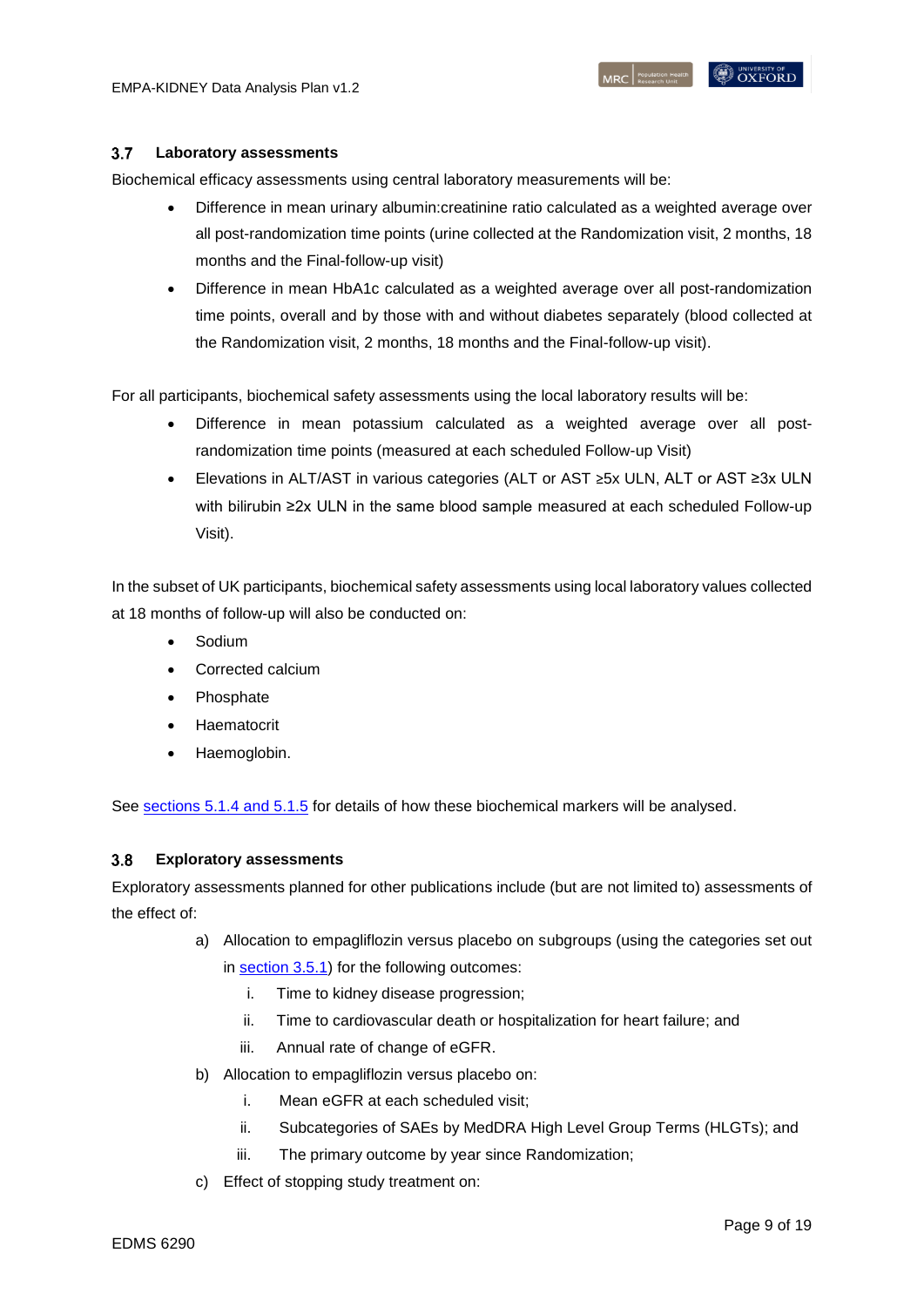- i. Mean eGFR (using the surviving UK participants with a 4-week post-Final Follow-up blood draw); and
- ii. Urinary albumin:creatinine ratio (using the surviving UK participants with a measurement 4 weeks after Final Follow-up).
- d) Allocation of empagliflozin versus placebo on time to the first occurrence of Kidney disease progression or Cardiovascular death (overall and for kidney disease progression alone), where kidney disease progression utilises the following alternative thresholds:
	- i. sustained ≥50% decline in eGFR
	- ii. sustained ≥57% decline in eGFR (i.e. approximately consistent with a doubling of creatinine); and
- e) Allocation of empagliflozin versus placebo on time to occurrences of hospitalizations for heart failure (first and recurrent combined)

The analysis methods to be used for these exploratory assessments are described in [section 5.1.6.](#page-12-0) Additional exploratory assessments may be conducted after unblinding if it is deemed appropriate.

# <span id="page-9-0"></span>**4 Analysis sets for efficacy and safety analyses**

For all outcomes, the primary analysis will compare the outcome from randomization to the end of the scheduled treatment period (see [section](#page-14-0) 5.5) among all those participants who are allocated at randomization to receive empagliflozin versus all those allocated to receive matching placebo (i.e. "intention-to-treat" analyses).[2-4](#page-18-2)

For the AESIs (see [section](#page-7-0) 3.6), additional analyses will subsequently be performed to compare the effects of empagliflozin among only those participants who are recorded as being adherent to study treatment at the time of the event (or the preceding follow-up visit) compared to those who are not. However, the emphasis in interpretation will be on the intention to treat analyses. Unless otherwise indicated, all analyses will be based on the first occurrence of the specified outcome.

No further on-treatment analyses for either efficacy or safety will be presented in the primary publication, but may be conducted as part of the regulatory submission process (these will be pre-specified in a separate analysis plan).

# <span id="page-9-1"></span>**5 Statistical methodology for efficacy and safety analyses**

#### <span id="page-9-2"></span> $5.1$ **Methods of analysis**

## <span id="page-9-3"></span>**5.1.1 Analyses of time to first event**

Cox proportional hazards regression adjusted for the variables specified in the protocol for the minimization algorithm (age, sex, prior diabetes, eGFR, urinary albumin:creatinine ratio, and region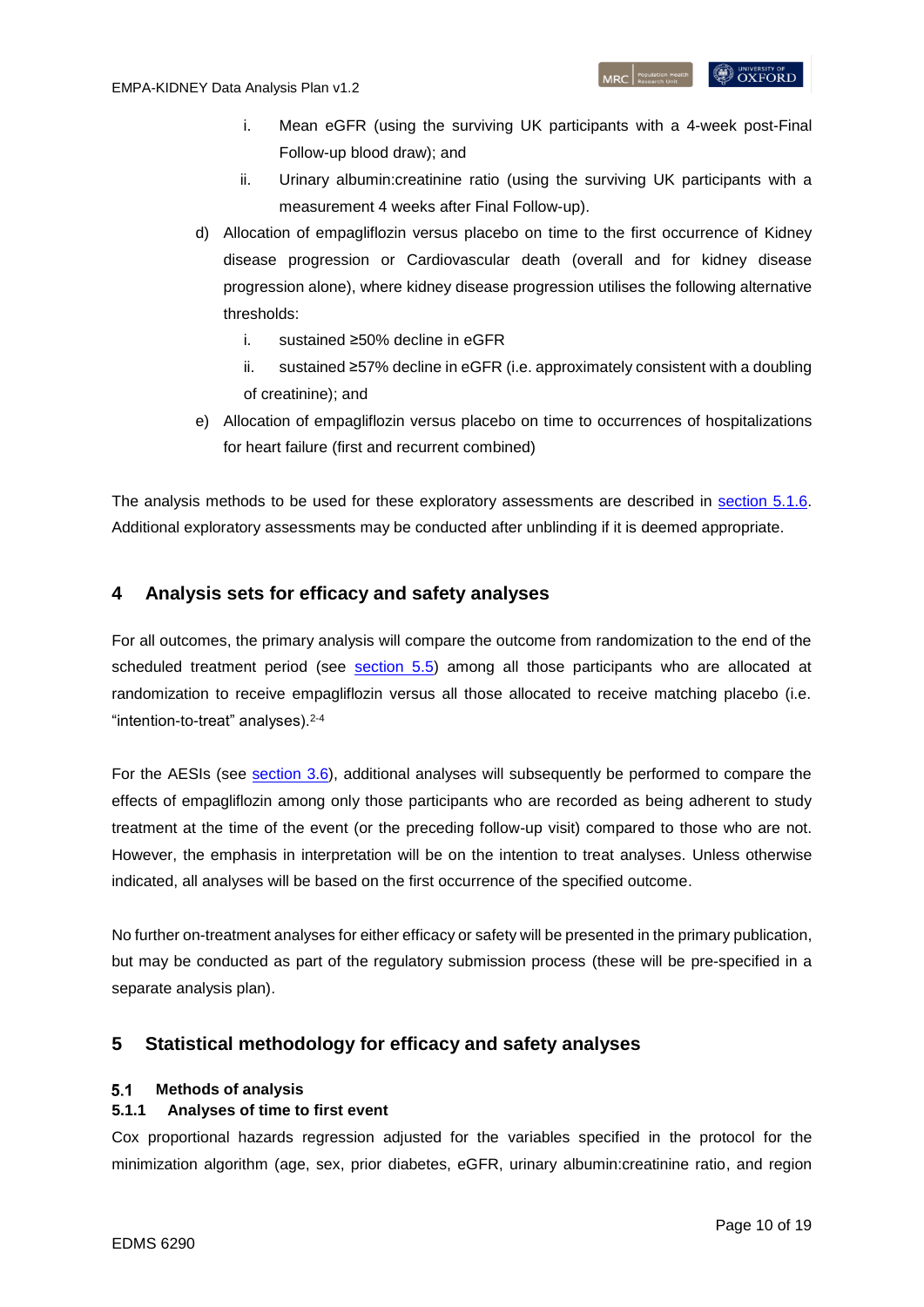(footnote<sup>1</sup> ) will be used to estimate the hazard ratio associated with allocation to empagliflozin versus placebo (with the Wald chi-square statistic used to both test significance and generate an asymptotic 95% confidence interval).[5](#page-18-3) Any ties will be handled using Breslow's method. Kaplan-Meier estimates for the time to each of the primary and secondary outcomes will also be calculated. If any regression models fail to converge, the hazard ratio and its confidence interval will instead be estimated from a Cox model adjusted only for treatment allocation. For any outcome where there are insufficient numbers of events to reliably estimate a hazard ratio (e.g. fewer than 5 participants with the event), Fisher's exact test will be used to compare the number of participants affected in each arm. A participant may contribute to more than one analysis if they have events of more than one type (e.g. hospitalization for

### <span id="page-10-0"></span>**5.1.2 Recurrent event analyses**

heart failure followed by ESKD).

For the key secondary outcome of all-cause hospitalizations (and relevant exploratory analyses), a semi-parametric joint frailty mo[d](#page-18-4)el will be used<sup>6</sup>. The approach will jointly model:

- a) The hazard function for recurrent all-cause hospitalizations conditional on the patient specific random frailty; and
- b) The hazard function for time to death conditional on the patient specific random frailty.

It will be assumed that the patient specific random frailty follows a gamma distribution with mean 1 and variance  $\theta$ , where  $\theta$  is the correlation between the recurrent events. Piecewise constant hazards will be assumed for both hazard functions to allow estimation of the likelihood by Gaussian quadrature, with follow-up time split into five equally sized intervals. [7](#page-18-5) Hazards ratios for the effect of treatment on the rate of recurrent all-cause hospitalizations and the rate of death will be calculated by the model, but only the former will be formally tested. The joint frailty model will be adjusted for the prognostic variables used in the minimization algorithm (as described previously in section 5.1.1, with the exception that continuous versions of age, eGFR and urinary albumin:creatinine ratio will be used to improve convergence). If the adjusted model fails to converge, then the hazard ratio for recurrent all-cause hospitalizations will instead be estimated from a joint frailty model adjusted only for treatment allocation (and defaults to a parametric model using a Poisson distribution for recurrent event component and an exponential distribution for the death component if this fails to resolve convergence issues).

The methods outlined here would also be used if any exploratory analyses for other recurrent event outcomes (e.g. hospitalization for heart failure) are conducted.

### <span id="page-10-1"></span>**5.1.3 Annual rate of change in eGFR**

The annual rate of change in eGFR across the whole study (i.e. the "total" eGFR slope) will be compared between all those allocated to empagliflozin and all those allocated to placebo using shared parameter models.[8](#page-18-6) The approach will jointly model:

**<sup>.</sup>** <sup>1</sup> Analyses will fit the factors as they were included into the algorithm, in their categorical format, except region (which was not effectively included in the algorithm for most participants).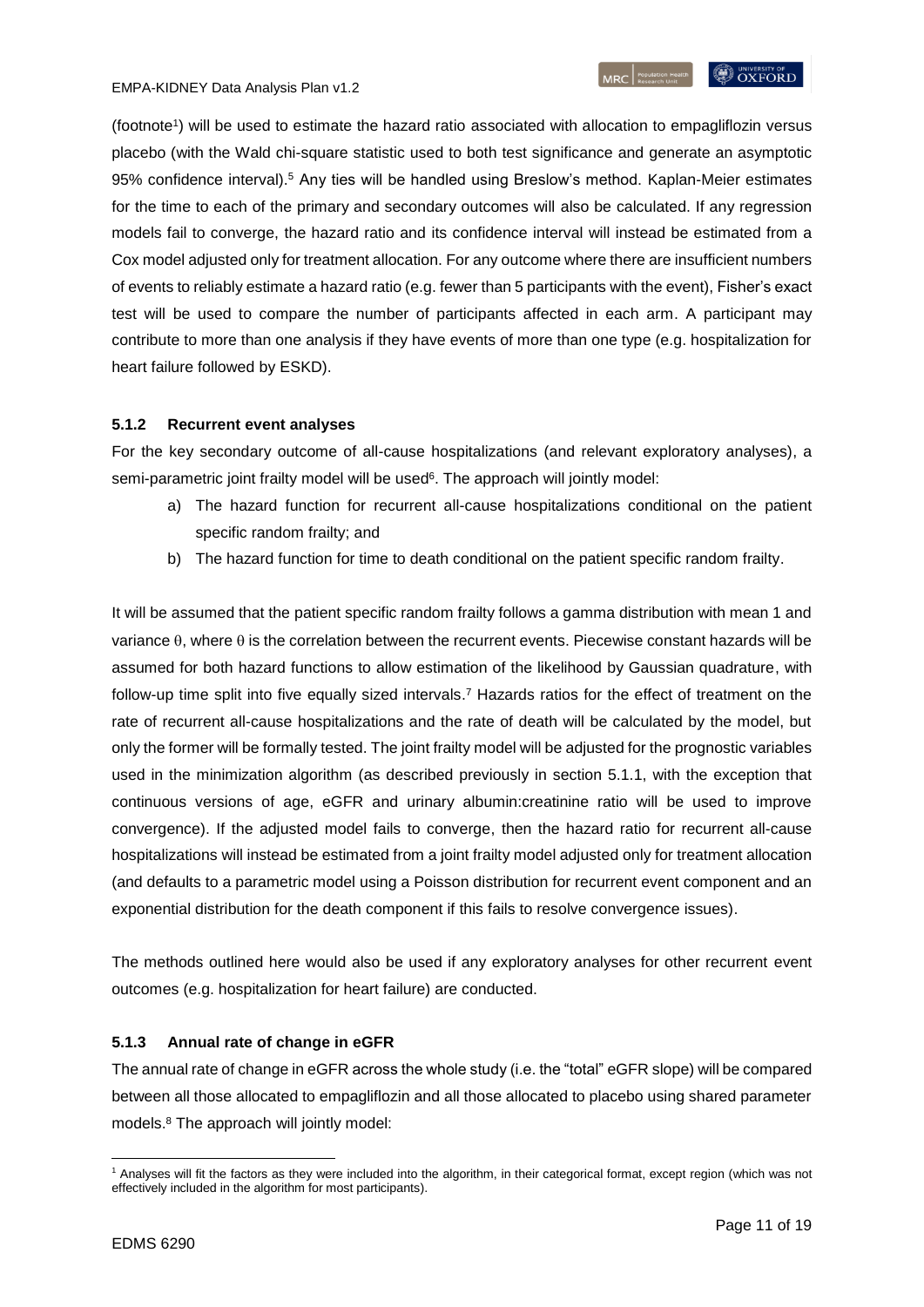- (a) The annual rate of change in eGFR using a linear mixed model with random effects for each patient's slope and intercept; and
- (b) The time to event for ESKD or death using a Weibull survival model in which the scale parameter is assumed to be linearly related to the random effects from the linear mixed model. This allows for the dependence between annual rate of change in eGFR and time to ESKD or death (i.e. those with faster rates of change in eGFR will generally have a shorter time to ESKD or death).

The shared parameter model will be adjusted for the prognostic variables used in the minimization algorithm (as described previously in section 5.1.1). If the adjusted shared parameter model does not converge, then the difference in the annual rate of change in eGFR will instead be estimated from a shared parameter model adjusted only for treatment allocation. The eGFR slope from the 2 month scheduled Follow-up Visit until the last scheduled visits (known as the "chronic" slope) will be assessed using similar methods.

### <span id="page-11-0"></span>**5.1.4 Continuous outcomes**

For outcomes with only post-randomization measurements planned (i.e. sodium, corrected calcium, phosphate), mean values of measurements will be compared by t-tests. Where measurements were planned at randomization and a single follow-up visit (e.g. haematocrit and haemoglobin), comparisons of baseline-adjusted mean follow-up values between the allocated treatment arms will be performed using ANCOVA adjusted for each patient's value at randomization[.](#page-18-7)<sup>9</sup>

Where randomization and multiple post-randomization measurements were planned (i.e. all other continuous outcomes), baseline-adjusted mean follow-up values averaged over time (with weights proportional to the amount of time between visits) will be compared between the allocated treatment arms using a mixed model repeated measures (MMRM) approach. The model will include fixed, categorical effects of treatment allocation, time treatment-by-time interaction, and the prognostic variables used in the minimization algorithm (in the same categories used in the minimization process) along with continuous effects of baseline (randomization) measurement and baseline-by-time interaction. The within-person error correlations will be assumed to be unstructured. Baseline-adjusted mean values at each of the follow-up times will also be presented (but not formally tested for differences between the allocated treatment arms).

As urinary albumin:creatinine ratio is not normally distributed a log transformation will be applied before analysis.

### <span id="page-11-1"></span>**5.1.5 Categorical outcomes**

For categorical outcomes, the effect of allocated treatment on the number of randomized participants with at least 1 event will be compared using chi squared tests, unless any of the expected cell counts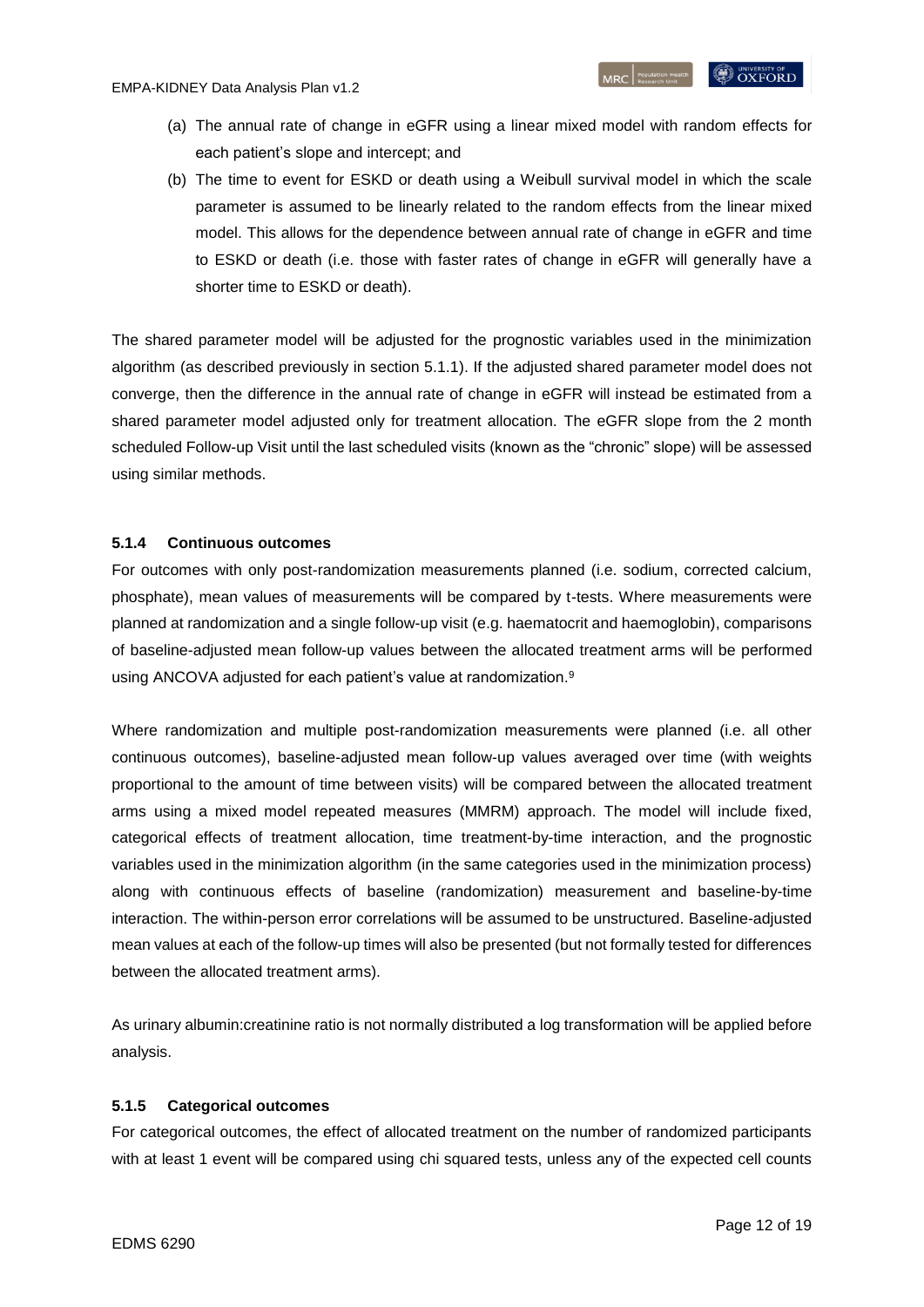in the 2x2 contingency table are less than 5, in which case Fisher's exact test will be used. No adjustment for other covariates will be made.

## <span id="page-12-0"></span>**5.1.6 Exploratory analyses**

The effect of allocation to empagliflozin versus placebo on mean eGFR at each scheduled visit will be estimated using the MMRM approach previously outlined in [Section 5.1.4,](#page-11-0) as will the effect of stopping study treatment on mean eGFR and urinary albumin:creatinine ratio (but restricted to the surviving UK participants with a measurement about 4 weeks after Final Follow-up).

Analyses of the effect of allocation to empagliflozin versus placebo on subcategories of SAEs by MedDRA HLGTs will use the Cox proportional hazards model as described in [Section 5.1.1.](#page-9-3)

To assess whether the effect of allocation to empagliflozin versus placebo on the primary outcome differs over time, follow-up time will be split into categories by year since Randomization and the significance of the time x treatment allocation interaction will be assessed.

Technical documentation to accompany this Data Analysis Plan may also be added as an appendix, before any unblinding, if additional methodological details for the approaches described in section 5 are found to be required.

#### <span id="page-12-1"></span> $5.2$ **Multiplicity adjustments**

As a formal interim efficacy analysis performed by the DMC is planned during the trial (see DMC charter [EDMS #5708] for details), the required alpha-level for the primary outcome in the final analysis will be adjusted as per the Hwang-Shih-DeCani alpha-spending function ( $y = -8$ ). For example, with 60% of the primary outcomes accrued at the time the interim analysis, the final two-sided p-value would need to be <0.0497 to be deemed statistically significant.

If the primary assessment shows a significant benefit of empagliflozin, the key secondary outcomes will be assessed with their p-values corrected for multiple testing using the Hochberg "step-up" procedure that controls the familywise error rate. To account for the formal interim efficacy analysis, the Hwang-Shih-DeCani alpha-spending function ( $\gamma$ =0) will be used to specify the familywise error rate. Other secondary outcomes will be assessed without adjustment for multiplicity at a nominal level of  $\alpha = 0.05$ (two-sided). Further details are provided in Section 2.5.2.2 of the protocol.

If based on the results of the interim analysis (which will be based in large part on local creatinine results), stopping criteria are met and the DMC recommend stopping the trial for efficacy, substantial further data will be collected as participants will attend their final follow-up visits and provide latest information on their renal status and blood for central creatinine analysis (to apply the definition of sustained). It may take a several weeks/months to see all participants at a final follow-up visit at each site, as the trial aims to establish large sites. All analyses will be based on final database using the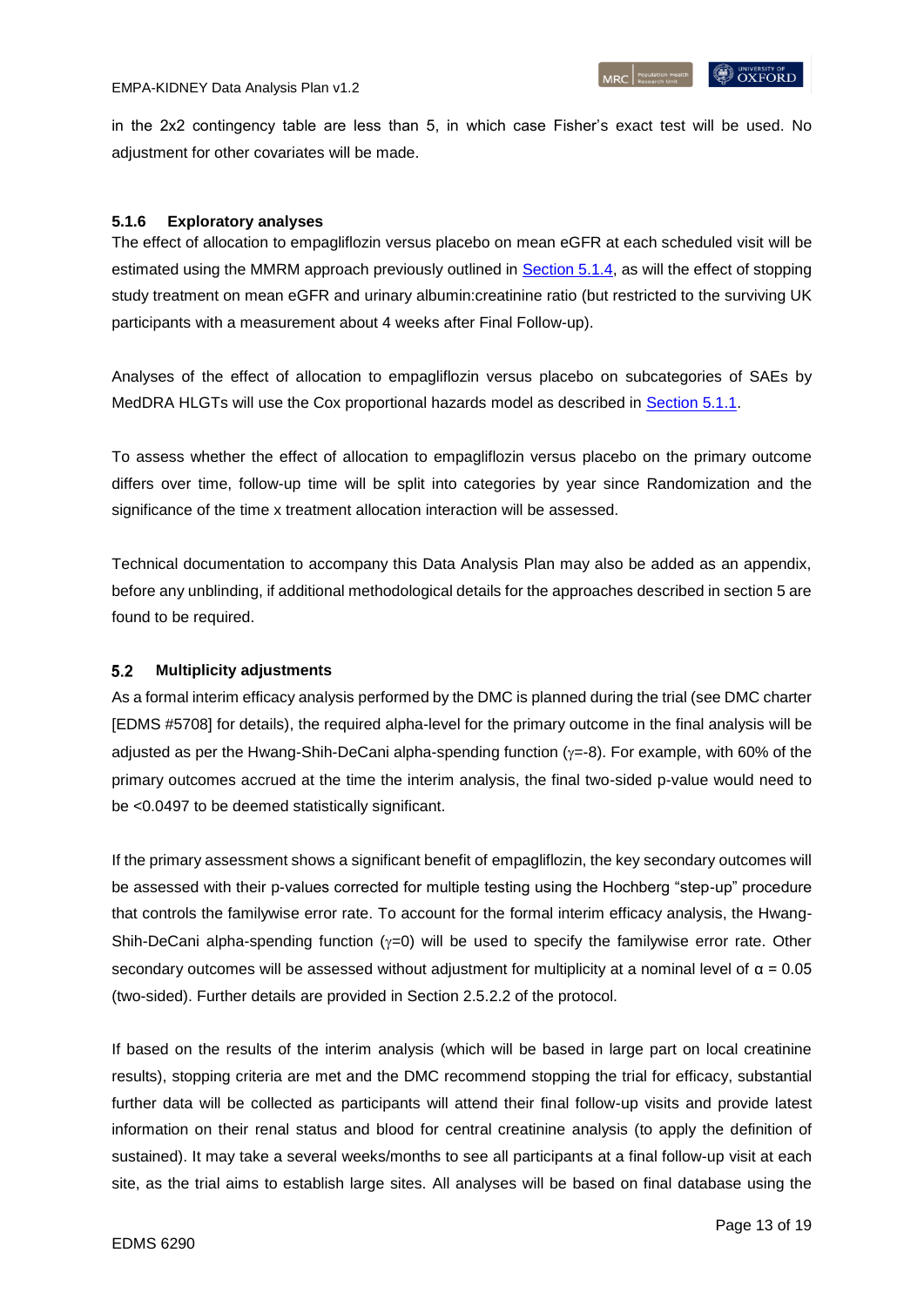results from the final follow-up visits. Note the information fraction used in the alpha-spending function for the primary and key secondary outcomes will be based on the number of primary outcome events observed at the time of the DMC analysis.

If a formal interim efficacy analysis is not conducted, for example for operational reasons, the primary outcome will be assessed without adjustment for multiplicity and the key secondary outcomes controlled at the familywise error rate of 5.0%.

For the tertiary efficacy, subgroup, safety, laboratory and exploratory analyses, allowance in their interpretation will be made for multiple hypothesis testing, $2.3$  $2.3$  taking into account the nature of events (including timing, duration and severity) and evidence from other studies. In addition to the pre-specified comparisons, other post-hoc analyses may be performed with due allowance for their exploratory and, perhaps, data-dependent nature.

#### <span id="page-13-0"></span>5.3 **Subgroup analyses and tests for heterogeneity**

Tests for heterogeneity of the proportional effect observed in subgroups, through the inclusion of relevant interaction terms (with main effects if not already included in model) in Cox models for time to event outcomes and the shared parameter model for annual rate of change in eGFR, will be used to determine whether the proportional effects in specific subcategories are clearly different from the overall effect. If, however, three or more patient categories can be arranged in some meaningful order then assessment of any trend will be made. Tests of trend will be conducted for age, blood pressure, body mass index, HbA1c, eGFR, urinary albumin:creatinine ratio, NT-proBNP and haematocrit by assessing the significance of the interaction term between treatment allocation and the relevant linear continuous factor.

#### <span id="page-13-1"></span>5.4 **Handling of missing and incomplete data**

Missing eGFR values will be handled as detailed below. Participants with missing values relevant to subgroup analyses (e.g. body mass index) will be included in the subgroup containing the median value.

### <span id="page-13-2"></span>**5.4.1 Handling of missing central eGFR values**

eGFR measured at scheduled visits will be calculated using the CKD-EPI formula,<sup>[10](#page-18-9)</sup> irrespective of whether the creatinine is measured centrally or locally. [Appendix I](#page-16-0) provides definitions of when scheduled Follow-up Visits are expected and how follow-up periods are defined for the purposes of analyses. If multiple central eGFR measurements are available in any one scheduled follow-up period, then the eGFR closest to the ideal follow-up day will be used to define the eGFR for that particularly scheduled Follow-Up Visit period. The eGFR measured at the Final Follow-up Visit will be usually be the last of the eGFRs to be included in analyses, and will be included irrespective of whether or not it is the eGFR closest to the ideal follow-up day. This may result in two eGFRs in the final scheduled followup period.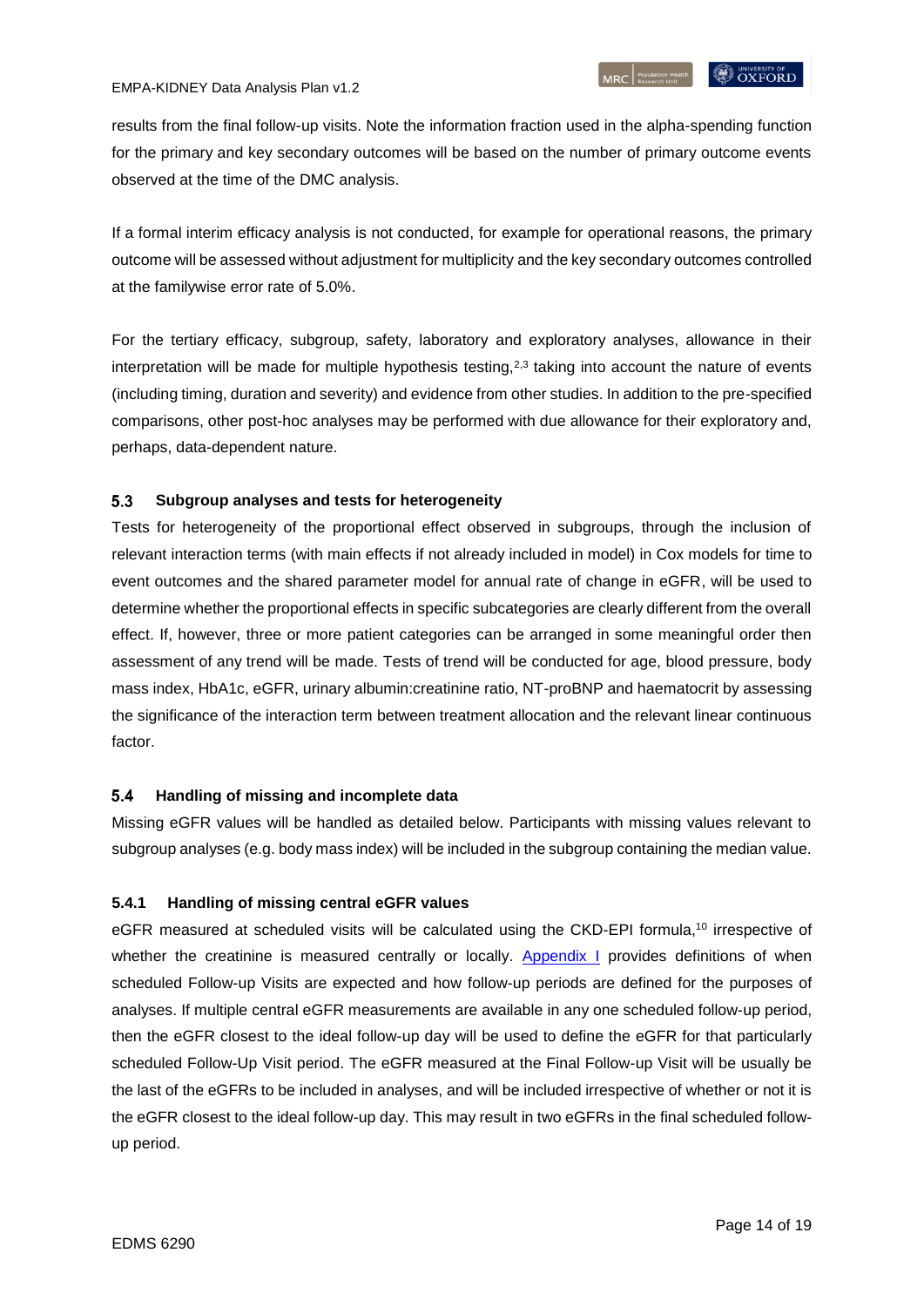eGFR will be estimated from creatinine measured in the central laboratory wherever possible, but where a central laboratory eGFR measurement is expected (e.g. because a scheduled Follow-up Visit was completed whilst the participant was alive) but missing, the local blood creatinine measurement closest to the ideal follow-up day within the scheduled Follow-up visit period (if one exists) will be used to estimate the local eGFR in its place. In instances where a local Follow-up Visit eGFR is used, percentage change in eGFR will be calculated relative to the local Randomization Visit eGFR measurement and the local eGFR closest to the ideal follow-up day of the next scheduled Follow-up Visit period with a local measurement used to assess the definition of sustained (see [Appendix II](#page-17-0) for details of how this is to be implemented).

Sensitivity analyses where the ≥40% decline and <10 mL/min/1.73m<sup>2</sup> eGFR components of the Kidney Disease Progression outcome are based solely on central laboratory eGFR measurements, and separately solely with local measurements, will be conducted.

Those without any Randomization Visit eGFR measurement (central or local) will still be included in the ≥40% decline in eGFR component of the Kidney Disease Progression outcome by using the latest prerandomization locally measured eGFR value. Sensitivity analyses excluding these participants from the ≥40% decline in eGFR component of the Kidney Disease Progression outcome (but still counting them in the other components of the primary outcome) will be conducted.

eGFR slope analyses will use all eGFR measurements (excluding those measured after developing ESKD). The main analysis for eGFR slopes is restricted to only central eGFR measurements. Sensitivity analyses using only local eGFR measurements (both with and without the local eGFR measurements planned for 4 weeks after the end of scheduled study treatment in surviving UK participants) will be performed.

#### <span id="page-14-0"></span> $5.5$ **Censoring schema for time-to-event endpoints**

### <span id="page-14-1"></span>**5.5.1 Date of censoring for intention-to-treat analyses**

It is the aim at each scheduled Follow-up Visit to ascertain all components of the primary outcomes, including the Final Follow-up Visit, with subsequent adjudication of any recorded deaths. Follow-up Visits are usually conducted by direct participant interview and central blood sampling. Occasionally follow-up will need to be by interview with their relative, carer or doctor, or by medical record review (e.g. paper, electronic or registry). During such indirect follow-ups, the date last known to be alive is recorded. Every effort to collect a central blood sample is made at each scheduled visit (direct or not), but for those known to be alive who do not provide a blood sample, the most recent local blood creatinine measurement can be recorded.

Censoring dates for those who withdraw consent or who are lost to follow-up will be derived from information collected at their most recent Follow-up Visit before consent withdrawal or loss to follow-up. Otherwise, the censoring date will be the date of death or the date of the Final Follow-up Visit (except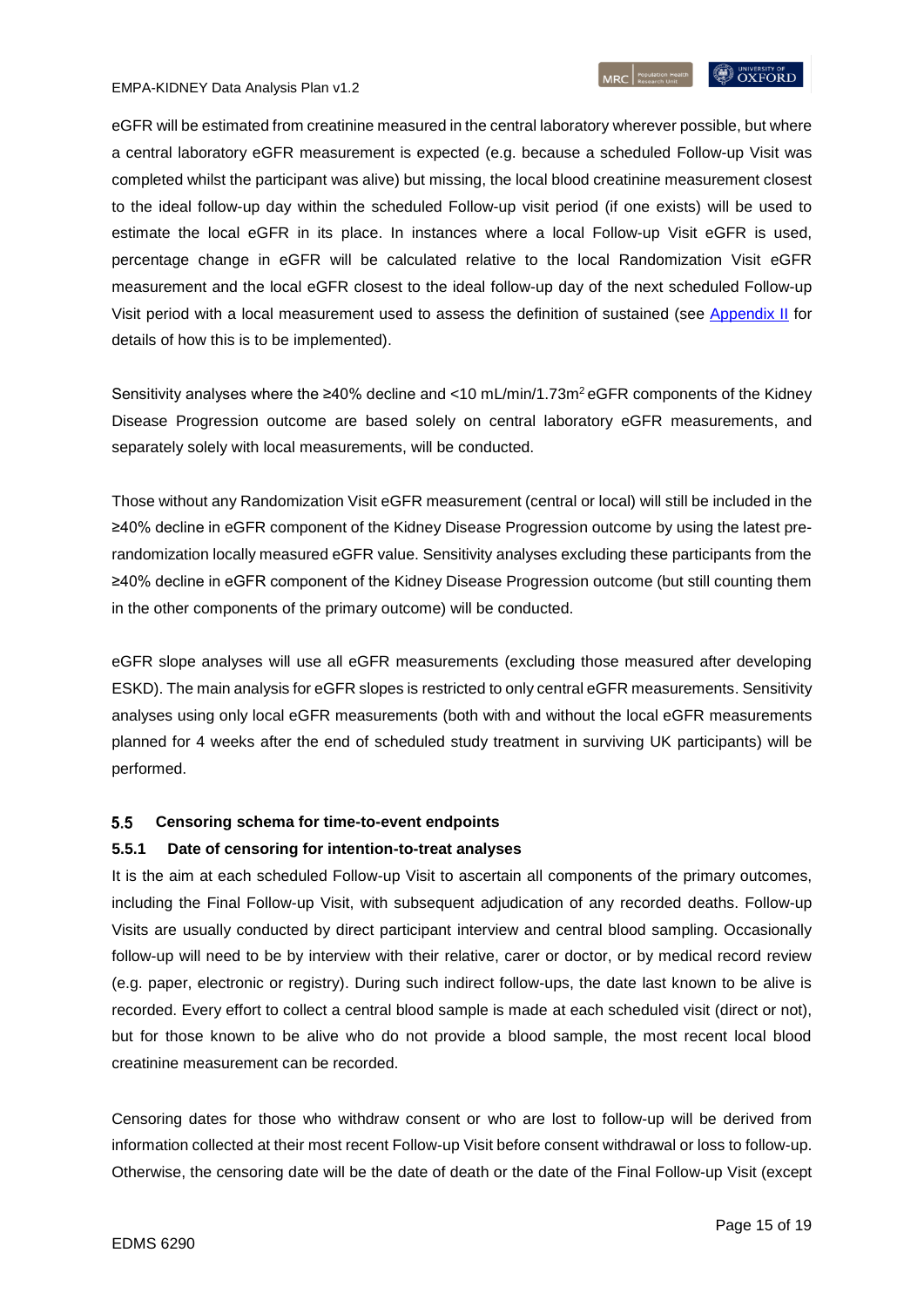when the Final Follow-up Visit is indirect, in which case the date last known to be alive will be used). Outcomes recorded as starting after the Final Follow-up Visit will not be included in any within-trial analyses.

## <span id="page-15-0"></span>**5.5.2 Date of censoring for on-treatment analyses**

A censoring date for on-treatment analyses may need to be derived for safety assessments (see [Section](#page-7-0) 3.6). For those participants compliant with any dose of study treatment at their Final Follow-up Visit (or their last Follow-up Visit before death, withdrawal of consent or loss to follow-up), their ontreatment analysis censoring date will be their intention-to-treat analysis censoring date. Where participants are recorded as stopping study treatment and are never recorded as restarting, their ontreatment analysis censoring date will be the date they were recorded as stopping treatment, plus an additional 7 days to allow for any residual effect of treatment.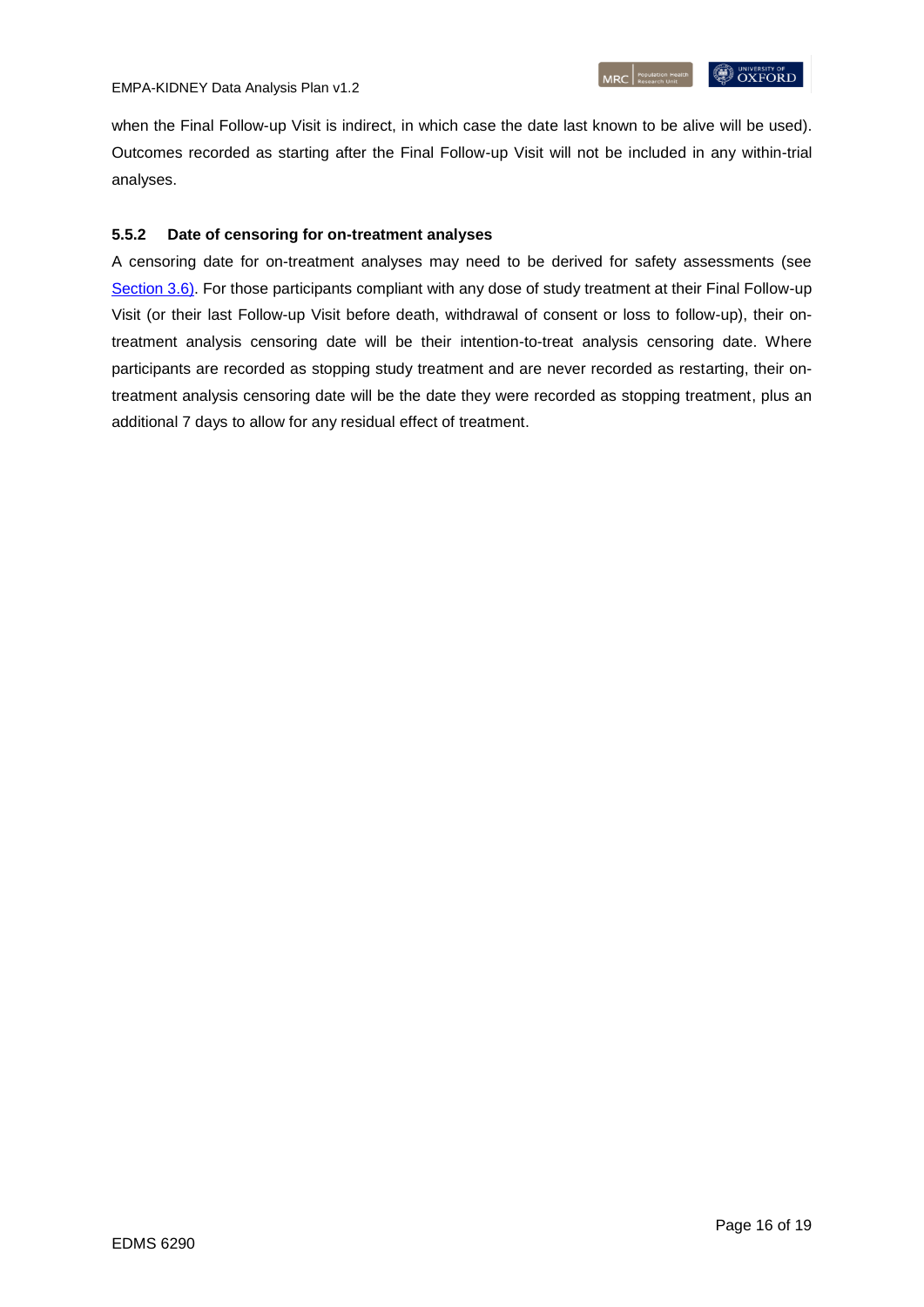# <span id="page-16-0"></span>**6 Appendix I: Definitions of Study Scheduled Follow-up Visit period windows for analysis purposes**

| Scheduled Follow-up Visits relative to the Randomization Visit date |                 |                    |                     |  |  |  |  |
|---------------------------------------------------------------------|-----------------|--------------------|---------------------|--|--|--|--|
| <b>Visit</b><br>number                                              | Follow-up month | Follow-up period   | Ideal follow-up day |  |  |  |  |
|                                                                     | 2               | $≥1, < 121$ days   | 60 days             |  |  |  |  |
| 2                                                                   | 6               | $≥121, < 271$ days | 180 days            |  |  |  |  |
| 3                                                                   | 12              | ≥271, <451 days    | 360 days            |  |  |  |  |
| 4                                                                   | 18              | ≥451, <631 days    | 540 days            |  |  |  |  |
| 5                                                                   | 24              | ≥631, <811 days    | 720 days            |  |  |  |  |
| 6                                                                   | 30              | ≥811, <991 days    | 900 days            |  |  |  |  |
|                                                                     | 36              | ≥991, <1171 days   | $1080$ days         |  |  |  |  |
| 8                                                                   | 42              | ≥1171, <1351 days  | $1260$ days         |  |  |  |  |
| 9                                                                   | 48              | ≥1351, <1531 days  | 1440 days           |  |  |  |  |
| 10                                                                  | 54              | ≥1531, <1711 days  | 1620 days           |  |  |  |  |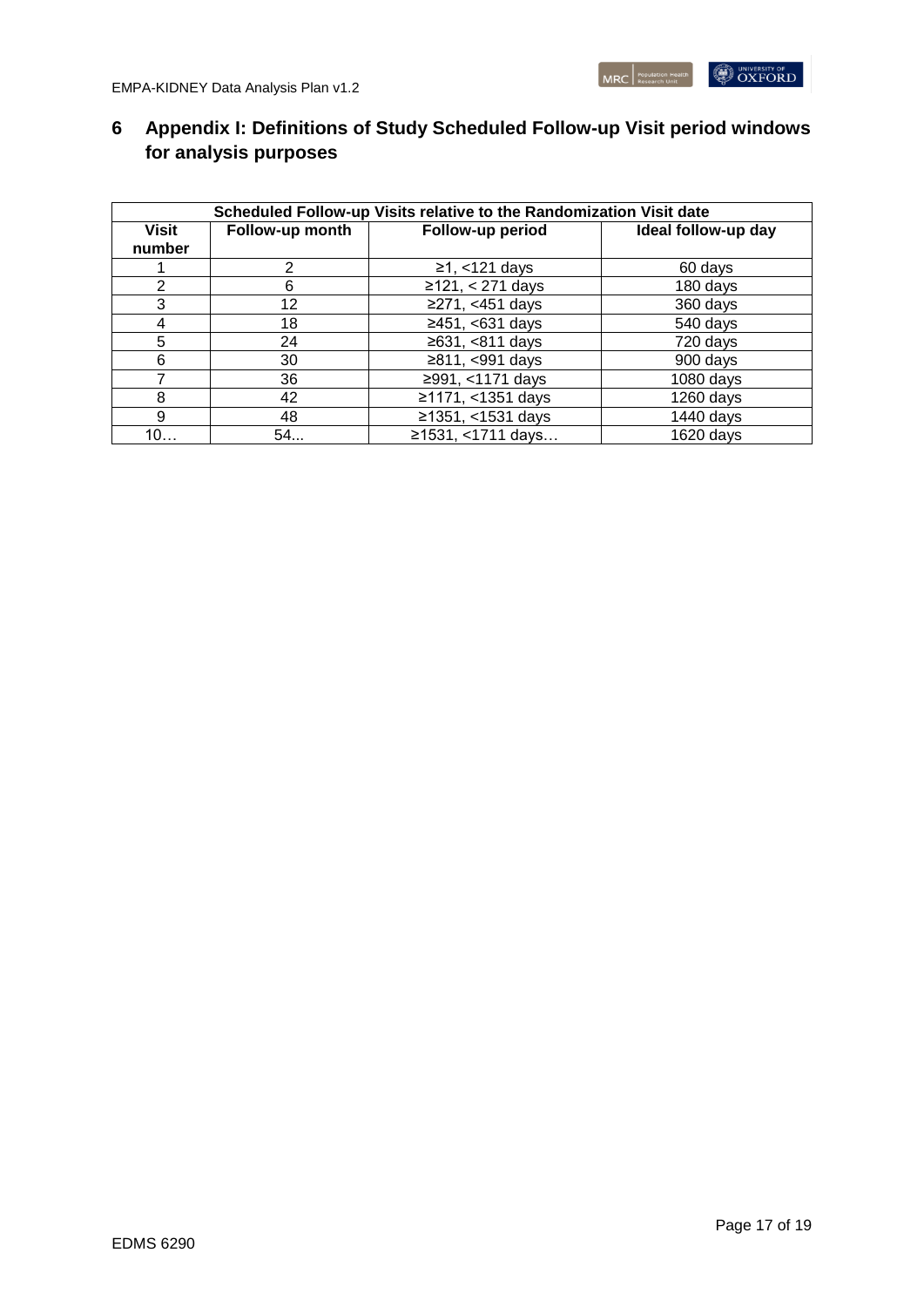

# <span id="page-17-0"></span>**7 Appendix II: Algorithm used to substitute local creatinine values when central samples are missing**